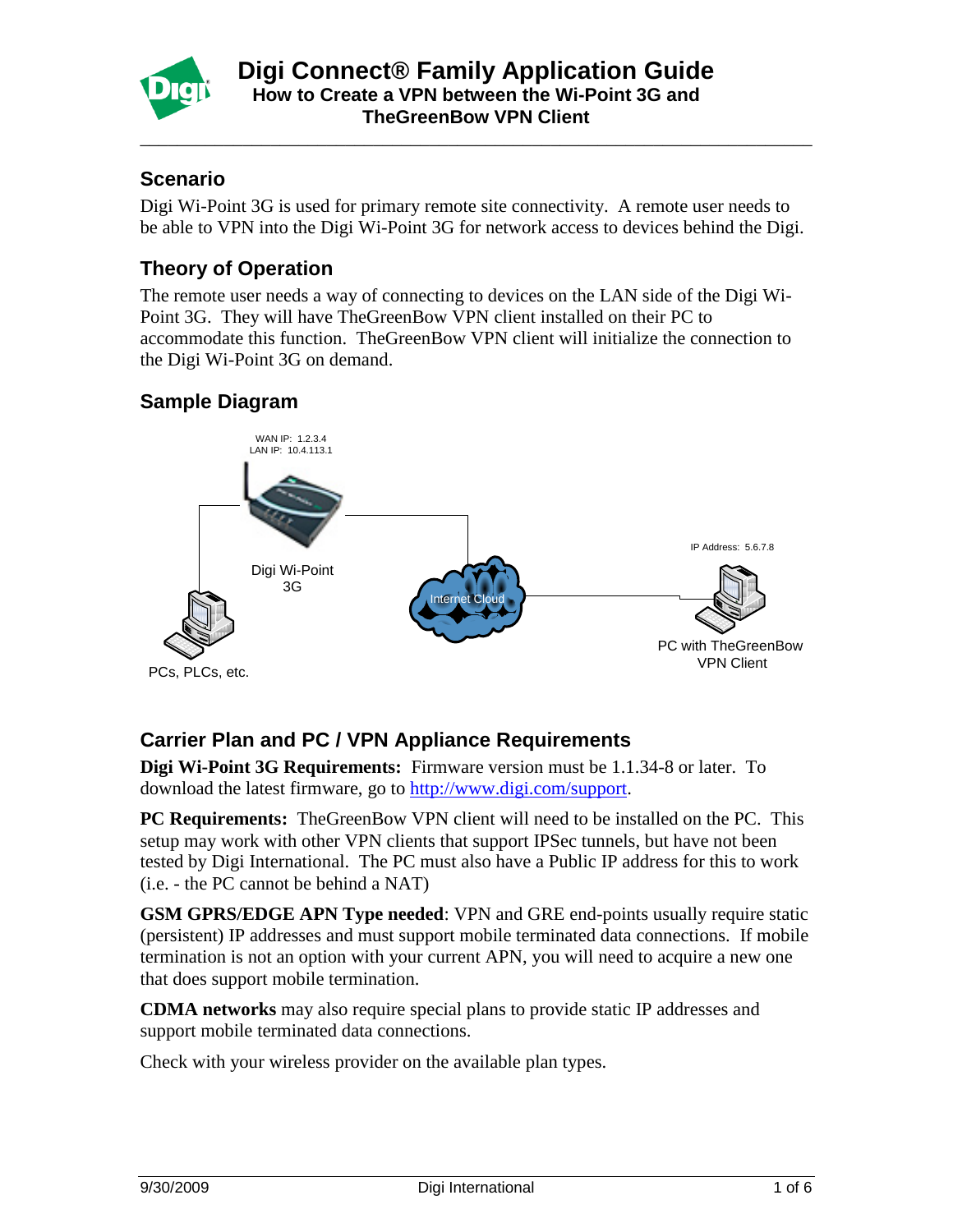# **Digi Wi-Point 3G Configuration**

- 1. Read and follow the quick-start guide for the Digi Wi-Point 3G.
- 2. Assign a static IP address to the Ethernet port (the default address is 192.168.1.1).
- 3. Configure the Wi-Point 3G settings
	- a. Open the Web Interface of the unit, if not open already.
	- b. Navigate to **Configuration > Network > VPN Settings**
	- c. Click **VPN Tunnel Settings**
	- d. Click **Add**
	- e. Fill in the appropriate information shown in the screenshots below (NOTE: Your IP addresses may be different that what is shown)

|                                                           | <b>Wi-Point 3G Configuration and Management</b>                   |  |  |  |
|-----------------------------------------------------------|-------------------------------------------------------------------|--|--|--|
|                                                           | DIGI WI-POINT 3G                                                  |  |  |  |
| Home                                                      | VPN - Tunnel #1 - Configuration                                   |  |  |  |
| Wizard                                                    |                                                                   |  |  |  |
| <b>Configuration</b>                                      | <b>To GreenBow</b><br><b>Description:</b>                         |  |  |  |
| <b>Network</b><br>Mobile                                  | ▽<br>Automatically establish this tunnel                          |  |  |  |
| <b>Serial Ports</b>                                       | Wireless WAN<br><b>Local VPN Endpoint:</b>                        |  |  |  |
| System                                                    | 5.6.7.8<br><b>Remote VPN Endpoint:</b>                            |  |  |  |
| <b>Remote Management</b><br><b>Security</b><br><b>GPS</b> | $\checkmark$<br><b>ISAKMP</b><br><b>VPN Tunnel:</b>               |  |  |  |
| Time                                                      | Tunnel Network Traffic from the following Local Network:          |  |  |  |
| <b>Management</b>                                         | 10.4.0.0<br>IP Address:                                           |  |  |  |
| Connections<br><b>Event Logging</b>                       | 255,255,0.0<br>Subnet Mask:                                       |  |  |  |
| <b>Administration</b>                                     |                                                                   |  |  |  |
| Backup/Restore                                            | Tunnel Network Traffic to the following Remote Network:           |  |  |  |
| <b>Update Firmware</b><br><b>Factory Default Settings</b> | 5.6.7.8<br>IP Address:                                            |  |  |  |
| <b>System Information</b><br><b>AT Command</b>            | 255.255.255.255<br>Subnet Mask:                                   |  |  |  |
| <b>PIN Utility</b><br>Reboot                              | Following Policy apply to the Tunnel Network Traffic:             |  |  |  |
|                                                           | Enable IP Encapsulating Security Payload (ESP)                    |  |  |  |
| Logout                                                    | Enable IP Authentication Header (AH)                              |  |  |  |
|                                                           | Use the following IPSEC security settings:                        |  |  |  |
|                                                           | <b>SA Lifetime</b><br><b>Authentication</b><br><b>Encryption</b>  |  |  |  |
|                                                           | 3-DES<br>$\checkmark$<br>$MD5 \sim$<br>28800<br>secs (1200-28800) |  |  |  |
|                                                           | Identity                                                          |  |  |  |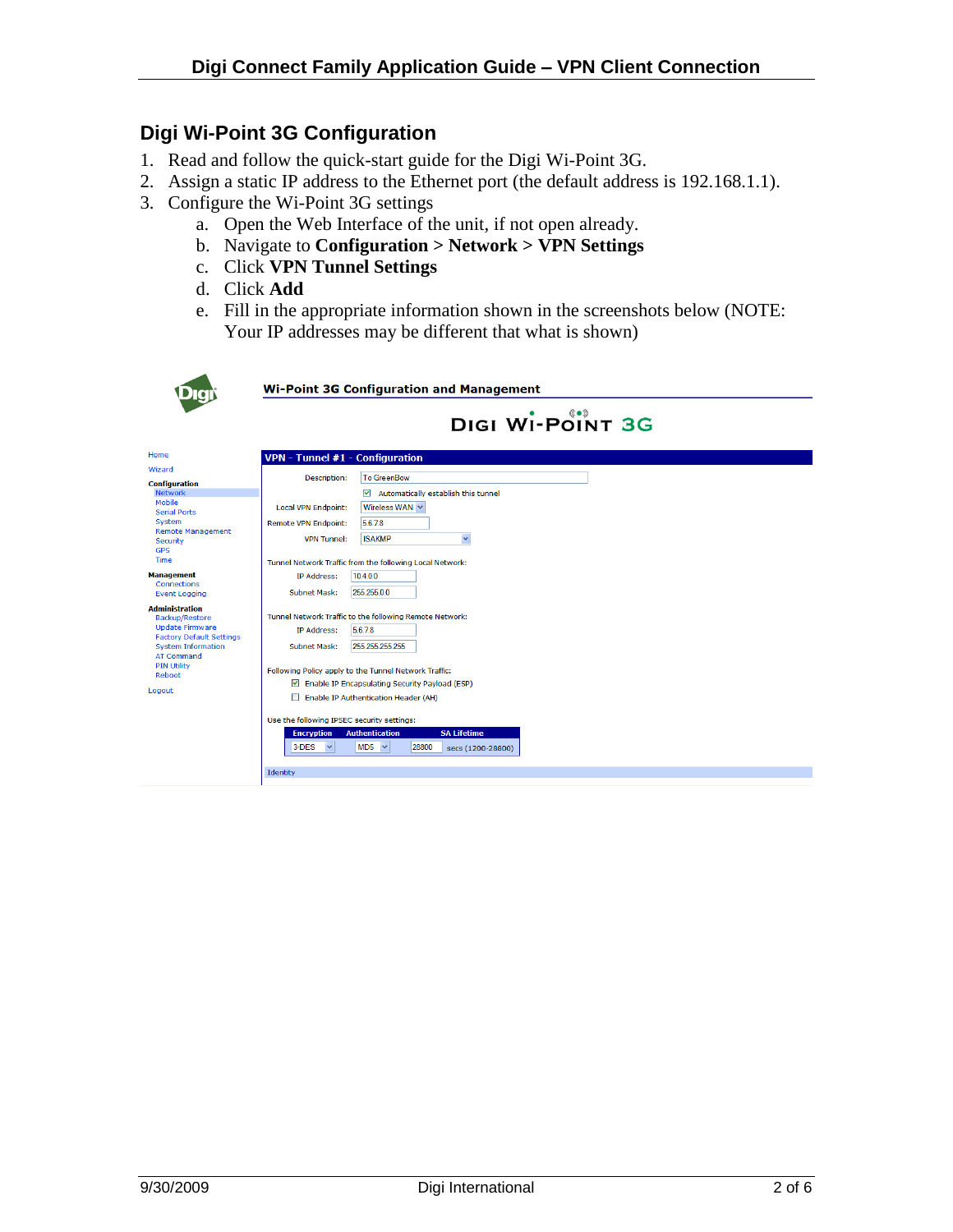# **Digi Connect Family Application Guide – VPN Client Connection**

| <b>PIN Utility</b><br>Reboot<br>Logout | Following Policy apply to the Tunnel Network Traffic:<br>Enable IP Encapsulating Security Payload (ESP)<br>Enable IP Authentication Header (AH)<br>ш<br>Use the following IPSEC security settings:<br><b>Encryption</b><br><b>Authentication</b><br><b>SA Lifetime</b><br>3-DES<br>$\checkmark$<br>$MD5 \sim$<br>28800<br>secs (1200-28800) |
|----------------------------------------|---------------------------------------------------------------------------------------------------------------------------------------------------------------------------------------------------------------------------------------------------------------------------------------------------------------------------------------------|
|                                        | Identity<br>$\bigcirc$ Use the following as the identity:<br><b>Identity string:</b><br>⊙ Use the Mobile IP address as the identity                                                                                                                                                                                                         |
|                                        | <b>Security Settings</b>                                                                                                                                                                                                                                                                                                                    |
|                                        | <b>Connection Mode:</b><br>Main<br>$\checkmark$<br>Group $2 \vee$<br>Diffie-Hellman:                                                                                                                                                                                                                                                        |
|                                        | $\overline{\mathbf{v}}$<br>Enable Perfect Forward Secrecy (PFS)                                                                                                                                                                                                                                                                             |
|                                        | Use the following pre-shared key to negotiate IKE security settings:                                                                                                                                                                                                                                                                        |
|                                        | 123456<br>$\overline{\phantom{a}}$<br>$\overline{\mathbf{v}}$                                                                                                                                                                                                                                                                               |
|                                        | Use the following policy to negotiate IKE security settings:                                                                                                                                                                                                                                                                                |
|                                        | <b>SA Lifetime</b><br><b>Authentication</b><br><b>Encryption</b><br><b>Integrity</b>                                                                                                                                                                                                                                                        |
|                                        | Pre-Shared Key<br>3-DES (192-bit) v<br>$MD5 \sim$<br>86400<br>secs (1200-86400)                                                                                                                                                                                                                                                             |
|                                        |                                                                                                                                                                                                                                                                                                                                             |
|                                        | Apply                                                                                                                                                                                                                                                                                                                                       |
|                                        | Copyright @ 1996-2008 Digi International Inc. All rights reserved.<br>http://www.digi.com/                                                                                                                                                                                                                                                  |

- f. Click **Apply** to save the settings.
- g. A reboot is required for the settings to take effect. **Reboot** the unit.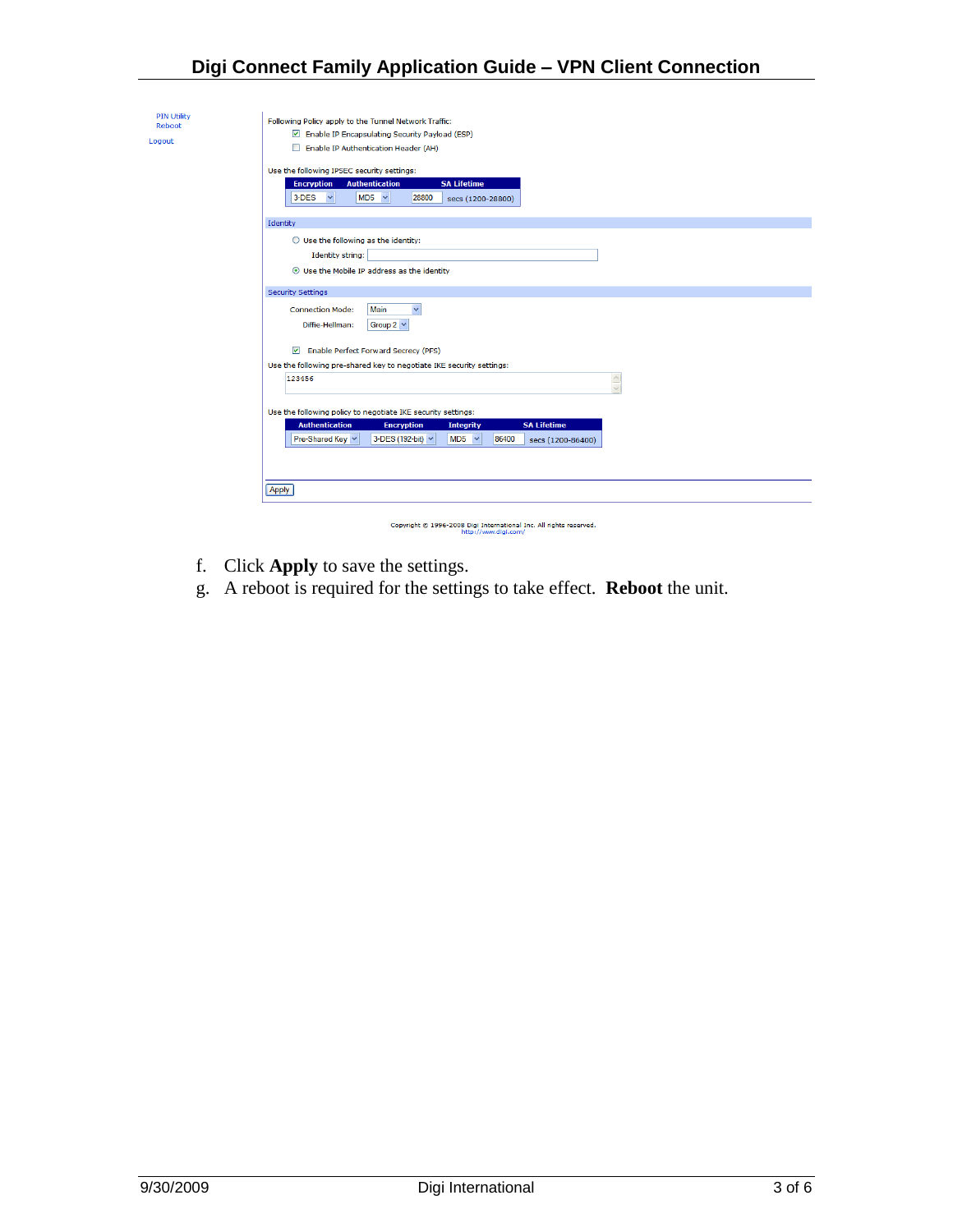#### **TheGreenBow VPN Client Configuration**

- 1. Configure TheGreenBow VPN Client
	- a. Install TheGreenBow VPN Client. A free trial version can be downloaded here: [http://www.thegreenbow.com/.](http://www.thegreenbow.com/)
	- b. Right click **Configuration** in the left hand pannel, and click **New Phase 1**.
	- c. Fill in the appropriate fields shown in the screenshot below:

| VPN Configuration View Tools ?<br>File |                                                                                                                          |
|----------------------------------------|--------------------------------------------------------------------------------------------------------------------------|
| THEGREENBOW                            | <b>IPSec VPN Client</b>                                                                                                  |
| Console                                | Phase1 (Authentication)                                                                                                  |
| Parameters                             | Name To_Wi_Point                                                                                                         |
| Connections                            | Interface Any                                                                                                            |
| Root<br>To_Wi_Point<br>tunnel1         | Remote Gateway 1.2.3.4<br>xxxxxx<br>Freshared Key<br>Confirm:<br>xxxxxx<br>Certificate Management<br>Certificate<br>C    |
|                                        | IKE<br>P1 Advanced<br>3DES<br>Encryption<br>Authentication<br>MD <sub>5</sub><br>DH2 (1024)<br>Key Group<br>Save & Apply |

- d. Click the **P1 Advanced** button.
- e. Fill in the appropriate fields show in the following screenshot:

| <b>Phase1 Advanced</b>                    |                                    |                           |
|-------------------------------------------|------------------------------------|---------------------------|
|                                           |                                    |                           |
| <b>Advanced features</b>                  |                                    |                           |
| Config Mode                               | Redund.GW                          |                           |
| Aggressive Mode                           | NAT-T                              | Automatic<br>v            |
| X-Auth                                    |                                    |                           |
| X-Auth Popup                              | Login                              |                           |
| Hybrid Mode<br><b>Local and Remote ID</b> | Password<br>Choose the type of ID: | Set the value for the ID: |
| Local ID                                  | <b>IP</b> Address                  | 5.6.7.8                   |
| Remote ID                                 | <b>IP Address</b><br>$\checkmark$  | 1.2.3.4                   |
|                                           |                                    | Cancel<br>Ωk              |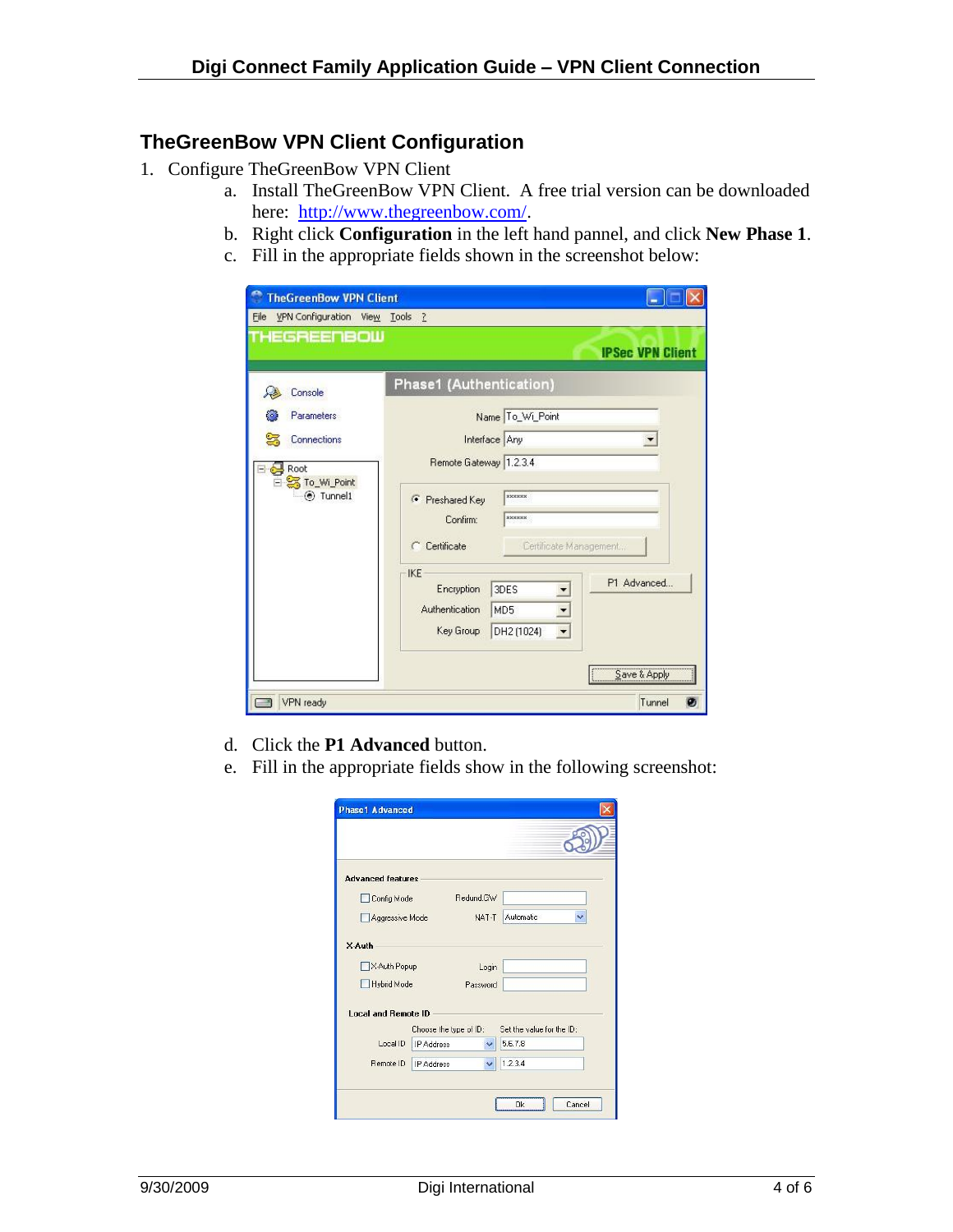- f. Click **Save & Apply** to save the settings.
- g. Right click the Phase 1 policy that was added in the left hand pannel, and click **Add Phase 2**
- h. Fill in the appropriate fields for the Phase 2 settings, shown in the following screenshot:

| THEGREENBOW                                           | VPN Configuration View Tools ?                                                                                                                                     |
|-------------------------------------------------------|--------------------------------------------------------------------------------------------------------------------------------------------------------------------|
|                                                       | <b>IPSec VPN Client</b>                                                                                                                                            |
| Console                                               | Phase2 (IPSec Configuration)                                                                                                                                       |
| Parameters                                            | Tunnel1<br>Name                                                                                                                                                    |
| Connections                                           | 5.6.7.8<br><b>VPN Client address</b>                                                                                                                               |
| $\exists$ Root<br><b>B</b> To_Wi_Point<br>(e) Tunnel1 | Address type<br>Subnet address<br>Remote LAN address<br>$10 \t 4 \t 0 \t 0$<br>Subnet Mask<br>255.255.0.0                                                          |
|                                                       | ESP<br>P2 Advanced<br>3DES<br>Encryption<br>Authentication<br>$\overline{\phantom{a}}$<br>Scripts<br>MD <sub>5</sub><br>$\overline{\phantom{a}}$<br>Mode<br>Tunnel |
|                                                       | $\overline{V}$ PFS<br>DH2 (1024)<br>Open Tunnel<br>Group<br>$\blacksquare$                                                                                         |

- i. Click **Save & Apply** to save the configuration.
- j. Click **Open Tunnel** to establish the VPN connection to the Wi-Point 3G.